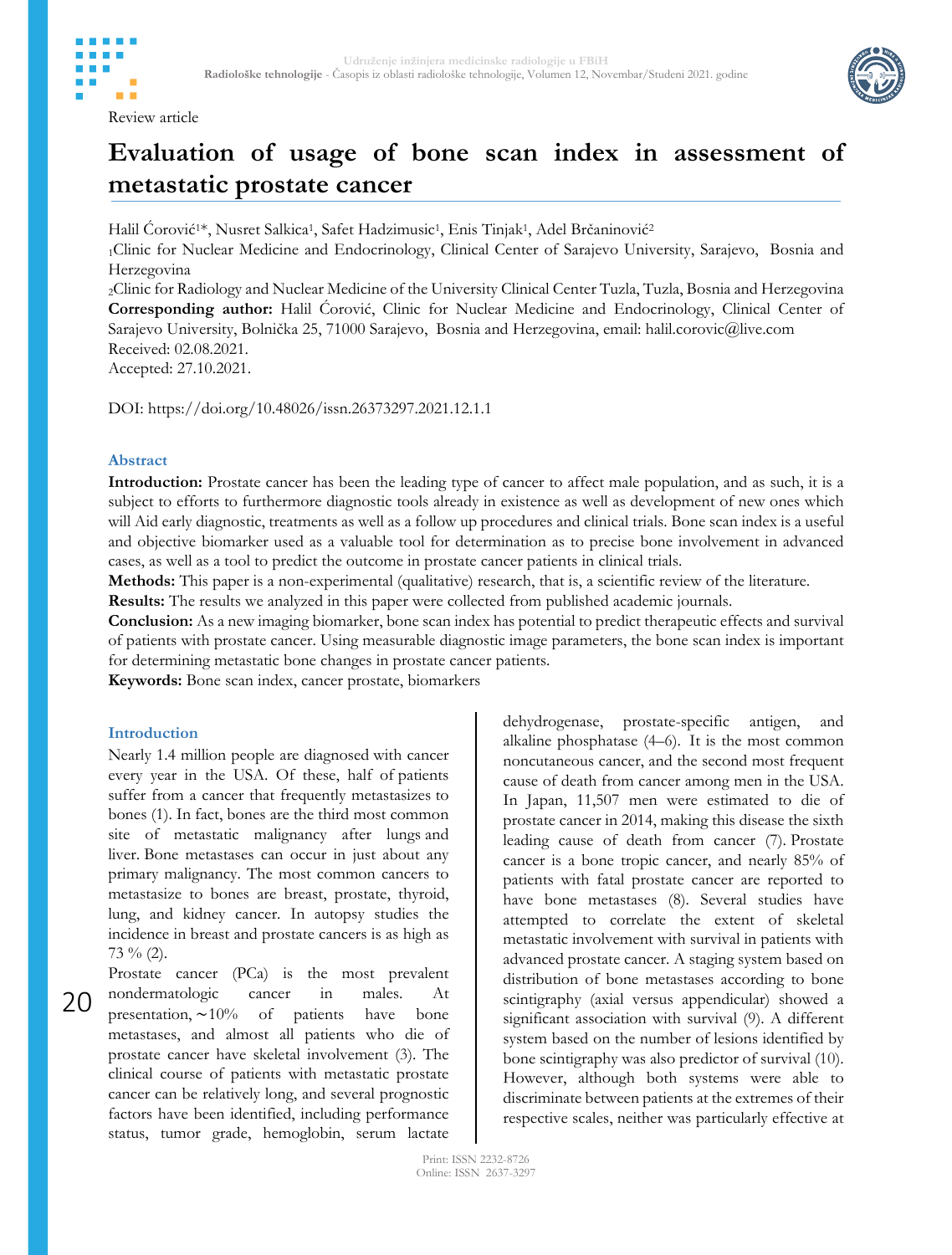

discriminating between patients toward the center of the range. Among the patients who die from PCa, the incidence of skeletal involvement appears to be > 85% (11,12) . The standard treatment for patients with PCa with metastatic spread to the bones is androgen deprivation therapy (ADT); however, the vast majority of patients with PCa with bone spread finally become resistant to androgen deprivation and progress to castration-resistant PCa (CRPC) (13). Early diagnosis of prostate cancer has increased since the introduction of the prostate-specific antigen (PSA) blood test >25 yr ago, but many patients still fail the initial treatment and progress to castration-resistant prostate cancer (14). One of the most challenging management tasks for researchers and pharmaceutical companies is to find new effective treatments for this aggressive stage of the disease, due to the potentially rapid development of metastasis where bone tissue is the most commonly affected (15,16). After the development of metastatic castration-resistant prostate cancer (mCRPC), patients commonly initiate secondary hormonal manipulation or chemotherapy. At this stage, the therapeutic landscape has changed considerably since the introduction of new drugs in the last few years (17). These systemic treatments are not always well tolerated, and many patients soon acquire resistance; therefore, most of these patients need additional therapeutic options (18). In mCRPC patients, clinical or biologic parameters related to bone metastases have a major prognostic value (19). Bone scintigraphy (BS) is a widely used method for assessing metastatic spread to the skeleton, but there is still a lack of standardisation in its analysis. Interpretations of BS images are currently based mainly on a traditional visual analysis that is both subjective and interpreter dependent (20).

For monitoring progression of bone metastases on prostate cancer patients, serum prostate-specific antigen (PSA) is widely used as a biomarker in prostate cancer. Although prostate cancer can become refractory (castration-resistant prostate cancer), serum PSA provides limited information related to bone metastases. At present, PSA level has been considered an essential and practical marker for management of patients with PCa, but an elevated PSA level itself cannot always determine whether the region of bone, lymph nodes or visceral organ is metastatic spread or local recurrence. In addition, although PSA is the best marker for PCa monitoring, it is not PSA that represents or reflects the comprehensive status of PCa aggressiveness.

Considering the bone as the most prevalent site of metastatic spread in PCa, we think that a more detailed approach to analysing bone metastasis would contribute to improvements in prognosis and even confer a survival benefit on the affected patients (13). Prostate cancer has a high risk of spreading metastases to the bone. An autopsy study of 1589 patients showed that 90% of prostate cancer patients aged 40 years or older had bone metastases (21). The bone metastases of prostate cancer are most often characterized as extended osteoblastic lesions radiographically. Although management of the bone metastases is making progress, advanced diseases with bone metastases remain incurable. In the cases of bone metastases there are risks of pathological skeletal fracture, intractable bone pain, and spinalcord compression during the clinical course (22). The most common form of metastasis from prostate carcinoma is on the bones, which occurs in about 80% of terminal prostate carcinoma patients. The median survival of prostate cancer patients with bone metastasis is 2–3 years and the 5-year probability of survival is 30%. The mortality rate of patients with bone metastasis on the first medical examination is expected to be 90% after 10 years. Therefore, the prognostic prediction of prostate carcinoma by bone scintigraphy may be vital. However, the optimal method for detecting, quantifying, and grading tumor metastasis of bones is difficult. There were several attempts to quantify bone metastasis by bone scintigraphy, with different results (23, 24). The use of extent of disease (EOD) grade is useful for the prognostic prediction of prostate carcinoma. However, this method is subjective, and interobserver variation can be substantial (25). Bone metabolic markers are useful to evaluate the

activity but not the extent of bone metastases. Bone scintigraphy has been used as a primary imaging procedure for evaluating extent of bone metastases of the whole body in the case of an elevated serum PSA after diagnosis of prostate cancer. The extent of disease (EOD) on initial bone scintigraphy was used to stratify patients with prostate cancer (26). In addition, a computer-aided diagnosis system on bone scintigraphy images has been developed for improving the interpretations of bone scan images, which can help with understanding the spread of bone metastases. The system can indicate ''Bone Scan Index (BSI)'' which provides a quantitative measure of the percentage of the adult skeleton involved by bone metastases. Although it has been difficult to monitor therapeutic responses with bone

21

Print: ISSN 2232-8726 Online: ISSN 2637-3297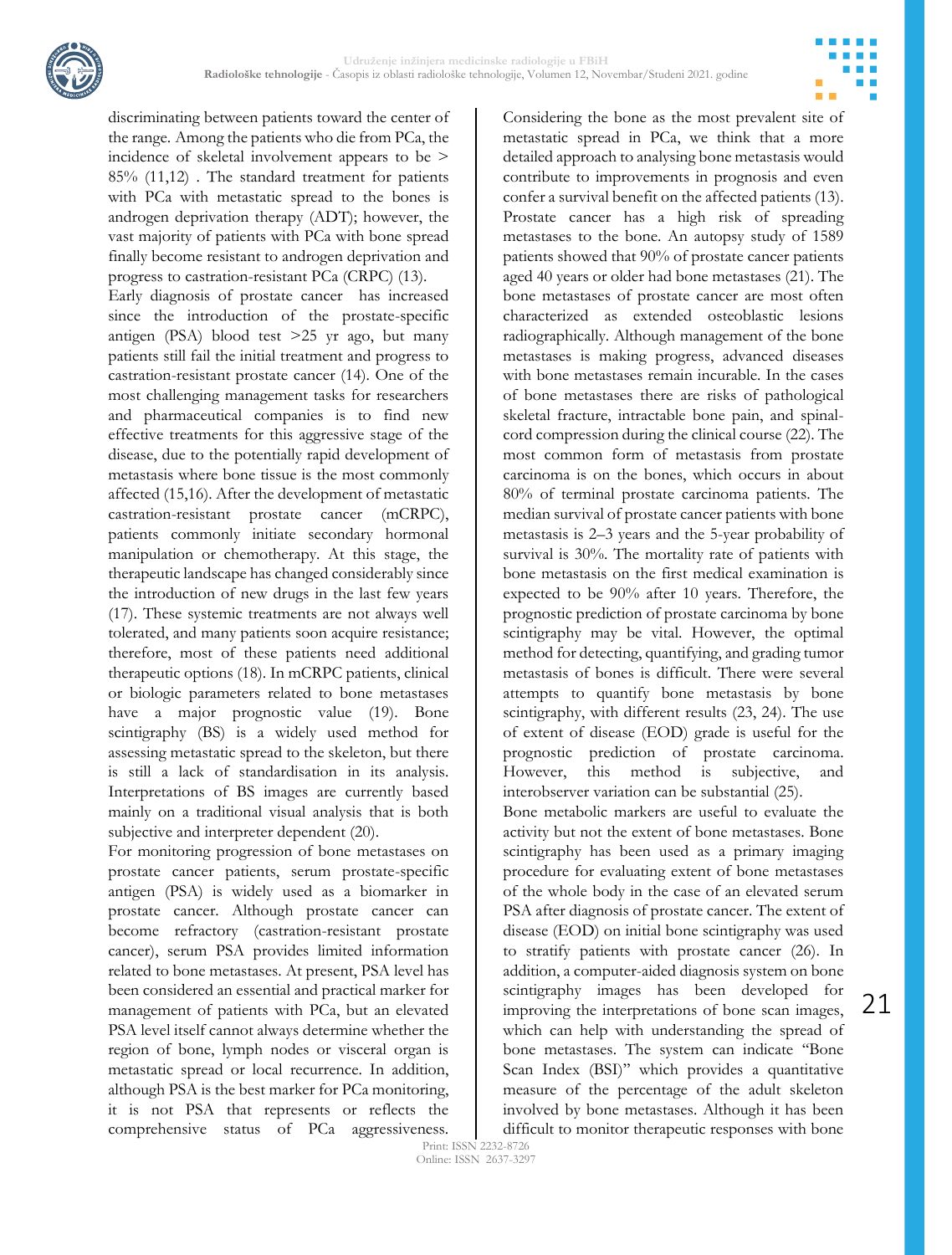

metastases radiologically, BSI has potential to predict therapeutic effects and survival of patients with prostate cancer as a new imaging biomarker. However, few papers have yet to show the relationship between BSI and bone metabolic markers (27).

Bone scintigraphy is a very common examination for patients with prostate cancer to verify or exclude suspected metastatic disease. For patients with bone metastases the extent of the tumor burden is associated with survival (28,29). The Bone Scan Index (BSI) was developed in order to quantify the amount of metastases in bone scans (30). BSI measures the tumor burden in bones as a percentage of the total skeletal mass and has been shown to be associated with survival of patients with prostate cancer (31). Automated BSI methods (32) have been developed to further increase the objectivity and clinical use of bone scans for patients with prostate cancer. Recent work has shown that the total BSI value and BSI change between bone scans are prognostic indicators and can be used as an imaging biomarker for prostate cancer patients (33-35).

Bone scintigraphy, however, is commonly used to assess skeletal tumour burden in prostate cancer patients, both in clinical routine and in nearly every clinical trial. In order to extract as much clinical information as possible from the bone scans, the Bone Scan Index (BSI) was developed as a quantitative tool to improve the interpretability and clinical relevance of the bone scan. BSI is a method of expressing the tumor burden in the bones as a percentage of the total skeletal mass (36).

Bone scintigraphy was also successfully used for the determination of the extent of metastatic bone disease that has shown to correlate with disease prognosis and proved to be a useful indicator of response to treatment (37-39).

An alternative approach to quantifying the progression of metastatic disease is to calculate a bone scan index (BSI) reflecting the burden on the skeleton. The tumor burden is expressed as a percentage of the total skeletal mass. This method was recently evaluated in patients with prostate cancer receiving chemotherapy, and the results showed that on-treatment change in BSI was closely associated with overall survival (40). The same study

22

also showed that changes in PSA were not associated with survival, while adjusting for changes in BSI, indicating the value of BSI as a response indicator (41).

Visual image analysis for the detection of new lesions and the calculation of BSI is time consuming and subjective and involves inter-observer variability. We therefore recently presented an automated method for calculation of BSI (42). The method was designed to analyse one scan at a time, and it was shown that the automated method provides important clinical information comparable to that of visual BSI scoring (41).

BSI is calculated by first calculating the area of a hotspot classified as a metastatic lesion and then calculating the area of the corresponding skeletal region obtained from the segmentation of the skeleton (e.g. the skull or pelvis). Dividing the former by the latter and multiplying the result by a constant representing the weight fraction of the present skeletal region with respect to the weight of the total skeleton (43) gives an estimate of the volumetric fraction of the skeletal region occupied by the hotspot  $(41)$ .

This method has now been further developed so that a comparison of two wholebody bone scans from the same patient is carried out automatically (41).

A template normal scan is used to establish correspondences between time points. As part of the method presented in a previous study, the template scan is warped to fit each individual scan using a nonrigid registration algorithm. Separate warps are used for anterior and posterior images (42). The aim of this study is to provide assessment as to involvement of bone scan index to diagnostic procedures and the gradation to which bone scan index is relevant for determination of the metastatic changes on bones in patients with advanced prostate cancer.

## **Materials and methods**

This paper is a non-experimental (qualitative) research, that is, a scientific review of the literature. Upon creating the research, different databases were used, including Pub Med, Medline, using key words "bone scan index", "prostate cancer", "bone metastate", "scintigraphy". The research is limited to articles published in English.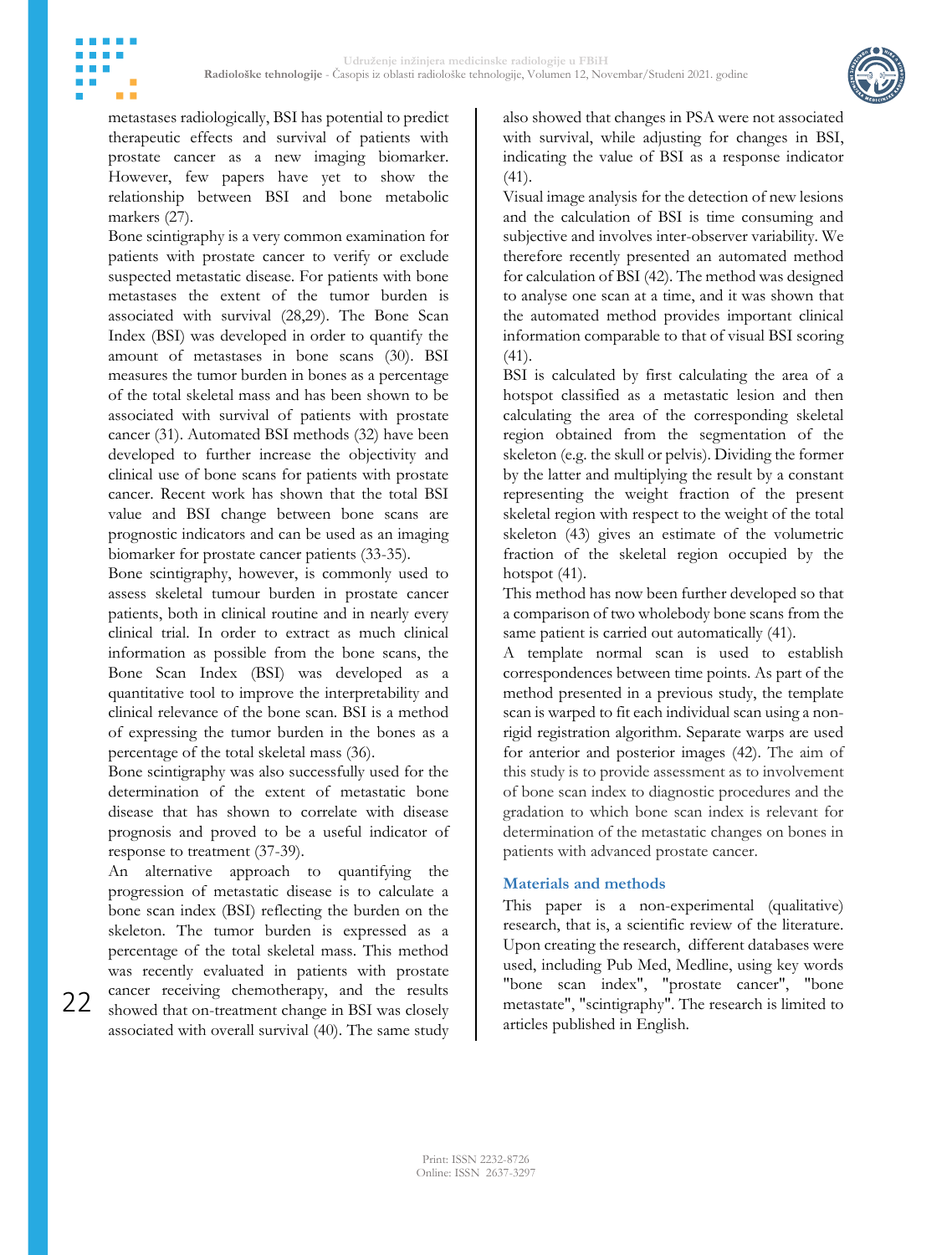



23

# **Results**

#### **Table 2. Variables are relative to the objective of the research**

| Author                                                                                                                                                                                                                                | Study name                                                                                                                                                                                                                                                                 | Aim                                                                                                                                                                                                                                                                                                        | Research method                                                                                                                                                                                                                                                                                                                                                                                                                                                                                                                                                                                                                                                                                                                                                   | Results                                                                                                                                                                                                                                                                                                                                                                                                                                                                                                                                                                                                                                                                                                                                                                                                                                                                                                                                                                                                                                                                                                                  |
|---------------------------------------------------------------------------------------------------------------------------------------------------------------------------------------------------------------------------------------|----------------------------------------------------------------------------------------------------------------------------------------------------------------------------------------------------------------------------------------------------------------------------|------------------------------------------------------------------------------------------------------------------------------------------------------------------------------------------------------------------------------------------------------------------------------------------------------------|-------------------------------------------------------------------------------------------------------------------------------------------------------------------------------------------------------------------------------------------------------------------------------------------------------------------------------------------------------------------------------------------------------------------------------------------------------------------------------------------------------------------------------------------------------------------------------------------------------------------------------------------------------------------------------------------------------------------------------------------------------------------|--------------------------------------------------------------------------------------------------------------------------------------------------------------------------------------------------------------------------------------------------------------------------------------------------------------------------------------------------------------------------------------------------------------------------------------------------------------------------------------------------------------------------------------------------------------------------------------------------------------------------------------------------------------------------------------------------------------------------------------------------------------------------------------------------------------------------------------------------------------------------------------------------------------------------------------------------------------------------------------------------------------------------------------------------------------------------------------------------------------------------|
| Armstrong AJ,<br>Anand A,<br>Edenbrandt L,<br>Bondesson E,<br>Bjartell A,<br>Widmark A, et al<br>(2018)                                                                                                                               | Phase 3<br>Assessment of the<br>Automated Bone<br>Scan Index as a<br>Prognostic Imaging<br>Biomarker of<br>Overall Survival in<br>Men With<br>Metastatic<br>Castration-<br>Resistant Prostate<br>Cancer A<br>Secondary Analysis<br>of a Randomized<br>Clinical Trial. [44] | To clinically assess<br>in a prospectively<br>defined analysis<br>plan of a clinical<br>trial the automated<br>Bone Scan Index<br>(aBSI) as an<br>independent<br>prognostic<br>determinant of<br>overall survival<br>(OS) in men with<br>metastatic<br>castration-resistant<br>prostate cancer<br>(mCRPC). | This investigation was a prospectively planned<br>analysis of the aBSI in a phase 3 multicenter<br>randomized, double-blind, placebo-controlled clinical<br>trial of tasquinimod (10TASQ10). Men with bone<br>metastatic chemotherapy-naive CRPC were recruited<br>at 241 sites in 37 countries between March 2011 and<br>August 2015. The statistical analysis plan to clinically<br>evaluate the aBSI was prospectively defined and<br>locked before unmasking of the 10TASQ10 study.<br>The analysis of aBSI was conducted between May 25,<br>2016, and June 3, 2017.                                                                                                                                                                                          | Of the total 1245 men enrolled, 721 were evaluable for the<br>aBSI. The mean (SD) age (available for 719 men) was 70.6<br>(8.0) years (age range, 47-90 years). The aBSI population<br>was representative of the total study population based on<br>baseline characteristics. The aBSI (median, 1.07; range, 0-<br>32.60) was significantly associated with OS (hazard ratio<br>[HR], 1.20; 95% CI, 1.14-1.26; $P < .001$ ). The median OS<br>by aBSI quartile (lowest to highest) was 34.7, 27.3, 21.7,<br>and 13.3 months, respectively. The discriminative ability of<br>the aBSI $(C \text{ index}, 0.63)$ in prognosticating OS was<br>significantly higher than that of the manual lesion counting<br>(C index, 0.60) ( $P = .03$ ). In a multivariable survival model,<br>a higher aBSI remained independently associated with OS<br>(HR, 1.06; 95% CI, 1.01-1.11; P = .03). A higher aBSI was<br>also independently associated with time to symptomatic<br>progression (HR, 1.18; 95% CI, 1.13-1.23; $P \le 0.001$ ) and<br>time to opiate use for cancer pain (HR, 1.21; 95% CI,<br>1.14-1.30; $P \le 0.001$ ). |
| Anand A, Morris<br>MJ, Larson SM,<br>Minarik D,<br>Josefsson A,<br>Helgstrand JT, et<br>al. (2016)                                                                                                                                    | Automated Bone<br>Scan Index as a<br>quantitative<br>imaging biomarker<br>in metastatic<br>castration-resistant<br>prostate cancer<br>patients being<br>treated with<br>enzalutamide. [45                                                                                  | In the present<br>study, we<br>retrospectively<br>evaluated the<br>discriminatory<br>strength of the<br>automated BSI in<br>predicting overall<br>survival (OS) in<br>mCRPC patients<br>being treated with<br>enzalutamide.                                                                                | Retrospectively, we included patients who received<br>enzalutamide as a clinically approved therapy for<br>mCRPC and had undergone bone scan prior to<br>starting therapy. Automated BSI, prostate-specific<br>antigen (PSA), hemoglobin (HgB), and alkaline<br>phosphatase (ALP) were obtained at baseline. Change<br>in automated BSI and PSA were obtained from<br>patients who have had bone scan at week 12 of<br>treatment follow-up. Automated BSI was obtained<br>using the analytically validated EXINI BoneBSI<br>version 2. Kendall's tau (τ) was used to assess the<br>correlation of BSI with other blood-based<br>biomarkers. Concordance index (C-index) was used<br>to evaluate the discriminating strength of automated<br>BSI in predicting OS. | Eighty mCRPC patients with baseline bone scans were<br>included in the study. There was a weak correlation of<br>automated BSI with PSA ( $\tau$ =0.30), with HgB ( $\tau$ = -0.17),<br>and with ALP ( $\tau$ = 0.56). At baseline, the automated BSI<br>was observed to be predictive of OS (C-index 0.72,<br>standard error (SE) 0.03). Adding automated BSI to the<br>blood-based model significantly improved the C-index<br>from 0.67 to 0.72, $p = 0.017$ . Treatment follow-up bone<br>scans were available from 62 patients. Both change in BSI<br>and percent change in PSA were predictive of OS.<br>However, the combined predictive model of percent PSA<br>change and change in automated BSI (C-index 0.77) was<br>significantly higher than that of percent PSA change alone<br>(C-index 0.73), $p = 0.041$ .                                                                                                                                                                                                                                                                                             |
| Miyoshi Y,<br>Yoneyama S,<br>Kawahara T,<br>Hattori Y,<br>Teranishi J, Kondo<br>K, et al. (2016)                                                                                                                                      | the bone scan<br>index using a<br>computer-aided<br>diagnosis system<br>for bone scans in<br>hormone-naive<br>prostate cancer<br>patients with bone<br>metastases. [46]                                                                                                    | Prognostic value of This study aimed to<br>evaluate the<br>pretreatment BSI<br>as a prognostic<br>factor in hormone-<br>naive prostate<br>cancer patients<br>with bone<br>metastases.                                                                                                                      | The study included 60 patients with hormone-naive,<br>bone metastatic prostate cancer that was initially<br>treated with combined androgen blockade therapy.<br>The BONENAVI system was used for calculating<br>the BSI. We evaluated the correlation between overall<br>survival (OS) and pretreatment clinicopathological<br>characteristics, including patients' age, initial prostate<br>specific antigen (PSA) value, Gleason scores, clinical<br>TNM stage, and the BSI. Cox proportional hazards<br>regression models were used for statistical analysis.                                                                                                                                                                                                  | The median follow-up duration was 21.4 months. Clinical<br>or PSA progression occurred in 37 (61.7%) patients and 18<br>$(30.0\%)$ received docetaxel. Death occurred in 16 $(26.7\%)$<br>patients. Of these deaths, 15 (25.0%) were due to prostate<br>cancer. The median OS was not reached. In multivariate<br>analysis, age and the BSI were independent prognostic<br>factors for OS. We evaluated the discriminatory ability of<br>our models, including or excluding BSI by quantifying the<br>C-index. The BSI improved the C-index from 0.751 to<br>0.801 for OS. Median OS was not reached in patients with<br>a BSI $\leq$ 1.9 and median OS was 34.8 months in patients<br>with a BSI > 1.9 ( $p = 0.039$ ).                                                                                                                                                                                                                                                                                                                                                                                                 |
| Mads H. P; Janne<br>R; Lars E; Poul F.<br>Høilund-Carlsen,<br>Oke G; Allan J;<br>Lars L. (2016)                                                                                                                                       | Bone Scan Index<br>predicts outcome<br>in patients with<br>metastatic<br>hormone-sensitive<br>prostate cancer.<br>$[47]$                                                                                                                                                   | To evaluate the<br>Bone Scan Index<br>(BSI) for prediction<br>of castration<br>resistance and<br>prostate cancer-<br>specific survival<br>(PCSS).                                                                                                                                                          | In all, 88 patients with prostate cancer awaiting<br>initiation of androgen-deprivation therapy due to<br>metastases were included. WBS was performed using<br>a two-headed c-camera. BSI was obtained using the<br>automated platform EXINI bone (EXINI<br>Diagnostics AB, Lund, Sweden). In Cox proportional<br>hazard models, time to castration-resistant prostate<br>cancer (CRPC) and PCSS were modelled as the<br>dependent variables, whereas prostate-specific<br>as explanatory factors. For Kaplan–Meier estimates,<br>BSI groups were dichotomously split into: BSI < 1<br>and BSI ≥1. Discrimination between prognostic<br>models was explored using the concordance index<br>$(C$ -index).                                                          | The mean (range) age of the patients was 72 (52-92) years,<br>the median (range) PSA level was 73 (4–5 740) ng/mL, the<br>mean (range) Gleason score was 7.7 (2–10), and the mean<br>(range) BSI was 1.0 (0-9.2). During a mean (range) follow-<br>up of 26 (8–49) months, 48 patients became castration<br>resistant and 15 had died; most (13) from prostate cancer.<br>In multivariate analysis including PSA level, Gleason score<br>and BSI, only prediction by BSI was statistically<br>significant. This was true both for time to CRPC (hazard<br>antigen (PSA) level, Gleason score and BSI were used ratio [HR] 1.45, 95% confidence interval [CI] 1.22–1.74;<br>C-index increase from 0.49 to 0.69) and for PCSS (HR<br>1.34, 95% CI 1.07-1.67; C-index increase from 0.76 to<br>$(0.95)$ .                                                                                                                                                                                                                                                                                                                   |
| Mariana R; Mattias<br>O; Reza K; Aseem<br>A; Ingela Franck-<br>Lissbrant, Jan-Erik<br>D; Anders W;<br>Camilla<br>Thellenberg-<br>Karlsson, Lars B;<br>Thomas St; Till E;<br>Per W; Lars E; Elin Abiraterone<br>T; Anders B.<br>(2016) | Bone Scan Index as<br>an Imaging<br>Biomarker in<br>Metastatic<br>Castration-resistant<br>Prostate Cancer: A<br>Multicentre Study<br><b>Based on Patients</b><br>Treated with<br>Acetate (Zytiga) in<br>Clinical Practice<br>$[48]$                                        | To evaluate the<br>value of BSI as a<br>biomarker for<br>outcome evaluation<br>in mCRPC patients<br>on treatment with<br>AA according to<br>clinical routine.                                                                                                                                              | We retrospectively studied 104 mCRPC patients who<br>received AA following disease progression after<br>chemotherapy. All patients underwent whole-body<br>bone scintigraphy before and during AA treatment.<br>Baseline and follow-up BSI data were obtained using<br>EXINI BoneBSI software (EXINI Diagnostics AB,<br>Lund, Sweden)                                                                                                                                                                                                                                                                                                                                                                                                                             | Patients with an increase in BSI at follow-up of at most<br>$0.30$ (n = 54) had a significantly longer median survival<br>time than those with an increase of BSI $> 0.30$ (n = 50)<br>(median: 16 vs 10 mo; $p = 0.001$ ). BSI change was also<br>associated with OS in a multivariate Cox analysis including<br>commonly used clinical parameters for prognosis (Cindex<br>$= 0.7$ ; hazard ratio: 1.1; $p = 0.03$ ). The retrospective design<br>was a limitation.                                                                                                                                                                                                                                                                                                                                                                                                                                                                                                                                                                                                                                                    |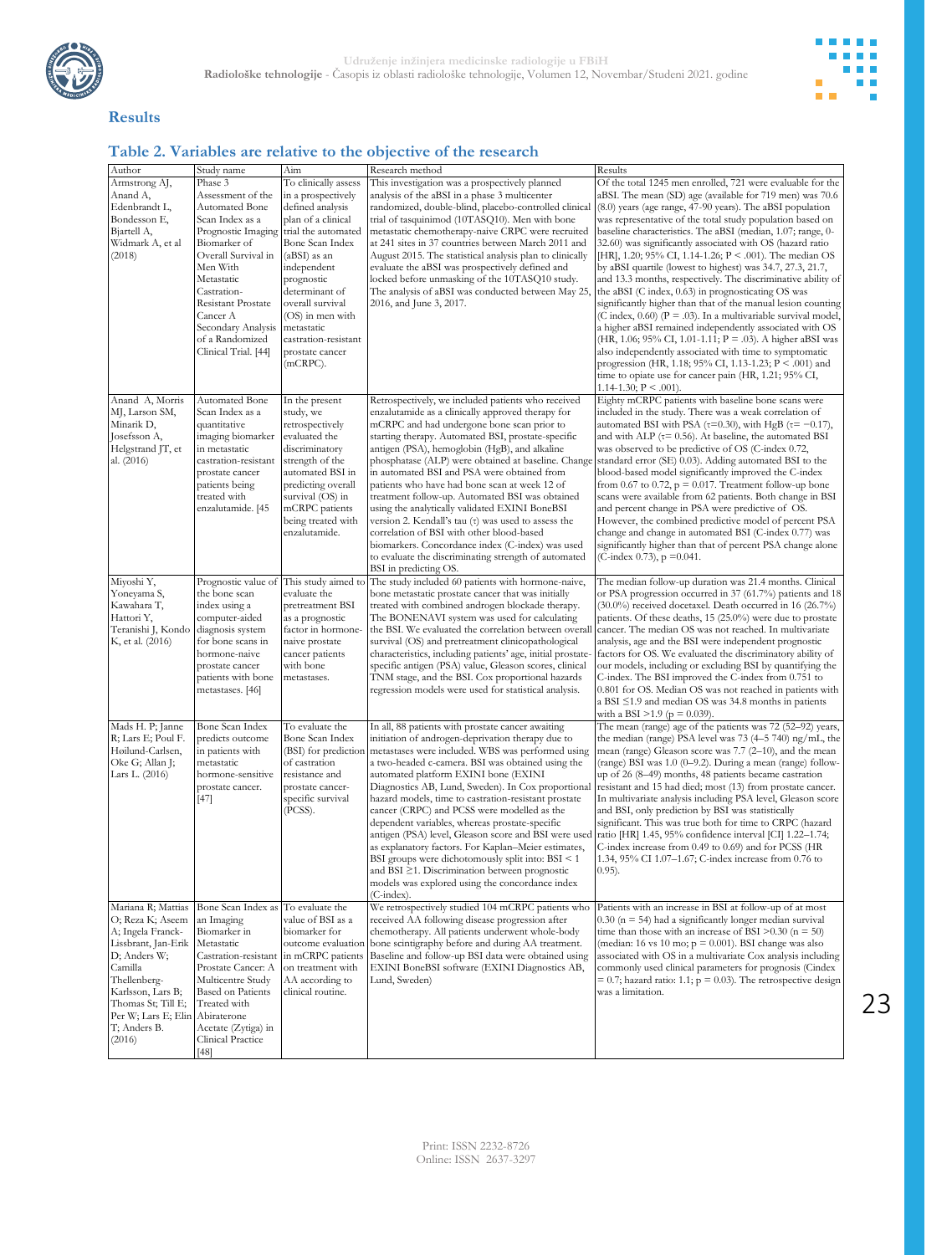

# **Discussion**

Automated bone scan index has a solid foundation to be a gold standard in standard imaging modality, with the potential to build on the current bone scan assessment at the baseline eligibility and aftertreatment monitoring. It both provides a quantitative measure of the percentage of the bone metastases involvement in the adult skeleton and has the potential to predict therapeutic effects and survival of patients with prostate cancer as a new imaging biomarker, as well as showing to be beneficial in clinical evaluation for optimising treatment and patient counselling. Bone scintigraphic assessment using BSI is becoming increasingly standardized, and it enables acquiring more objective data for the treatment and prognosis of the patient.

### **Conclusions**

Bone scan index estimation is based on the known proportional weights of each of the 158 bones, and calculated as a sum of the fractional contribution of each bone expressed as a percentage of the entire skeleton. As a new imaging biomarker, bone scan index has potential to predict therapeutic effects and survival of patients with prostate cancer.

### **References**

24

- 1. Wood TJ, Racano A, Yeung H, Farrokhyar F, Ghert M, Deheshi BM. Surgical management of bone metastases: quality of evidence and systematic review. Ann Surg Oncol. 2014. doi: 10.1245/ s10434-014- 4002-1.
- 2. Hung M, Stuart A, Cheng C, Hon SD, Spiker R, Lawrence B, Neese A, Brodke DS. Predicting the DRAM mZDI using the PROMIS anxiety and depression. Spine (Phila Pa 1976). 2015;40(3):179–83.
- 3. Landis SH, Murray T, Bolden S, Wingo PA. Cancer statistics. *CA Cancer J Clin* 1999; 49:8–29.
- 4. Robson M, Dawson N. How is androgen dependent metastatic prostate cancer best treated? *Hematol Oncol Clin North Am* 1996; 10:727–47.
- 5. Eisenberger M, Crawford E, Wolf M. Prognostic factors in stage D2 prostate cancer: important implications for future trials. *Semin Oncol* 1994;21:613–9.
	- 6. Matzkin H, Perito P, Soloway M. Prognostic factors in metastatic prostate cancer. *Cancer* 1993; 72:3788–92.
- 7. Department of Urology and Renal Transplantation, Yokohama City University Medical Center, 4-57 Urafune-cho, Minamiku, Yokohama 232-0024, Japan.
- 8. Jacobs SC. Spread of prostatic cancer to bone. *Urology,* 1983; 21:337-44.
- 9. Crawford E, Eisenberger M, McLeod K. A controlled trial of leuprolide with and without flutamide in prostatic carcinoma. *N Engl J Med* 1989;321:419–24.
- 10. Soloway M, Hardeman S, Hickey D. Stratification of patients with metastatic prostate cancer based on extent of disease on initial bone scan. *Cancer* 1988; 61:195– 202.
- 11. Heidenreich A , Aus G , Bolla M *et al* . EAU guidelines on prostate cancer . *Eur Urol*   $2008$ ; 53 : 68 – 80.
- 12. Rigaud J , Tiguert R , Le Normand L *et al* . Prognostic value of bone scan in patients with metastatic prostate cancer treated initially with androgen deprivation therapy . *J Urol* 2002 ; 168 : 1423 – 6.
- 13. Mitsui Y; Shiina H; Yamamoto Y; Haramoto M; Arichi N; Yasumoto H; Kitagaki H; Igawa M. Prediction of survival benefit using an automated bone scan index in patients with castration-resistant prostate cancer. 2012; In *BJU international* 110 : 628- 34.
- 14. Joniau S, Briganti A, Gontero P, et al. European Multicenter Prostate Cancer Clinical and Translational Research Group (EMPaCT). Stratification of high-risk prostate cancer into prognostic categories: a European multi-institutional study. Eur Urol 2015;67:157–64.
- 15. Thoreson GR, Gayed BA, Chung PH, Raj GV. Emerging therapies in castration resistant prostate cancer. Can J Urol 2014;21(Suppl 1):98–105.
- 16. Kirby M, Hirst C, Crawford ED. Characterising the castration-resistant prostate cancer population: a systematic review. Int J Clin Pract 2011;65:1180–92.
- 17. Gillessen S, Omlin A, Attard G, et al. Management of patients with advanced prostate cancer: recommendations of the St Gallen Advanced Prostate Cancer Consensus Conference (APCCC) 2015. Ann Oncol 2015;26:1589–604.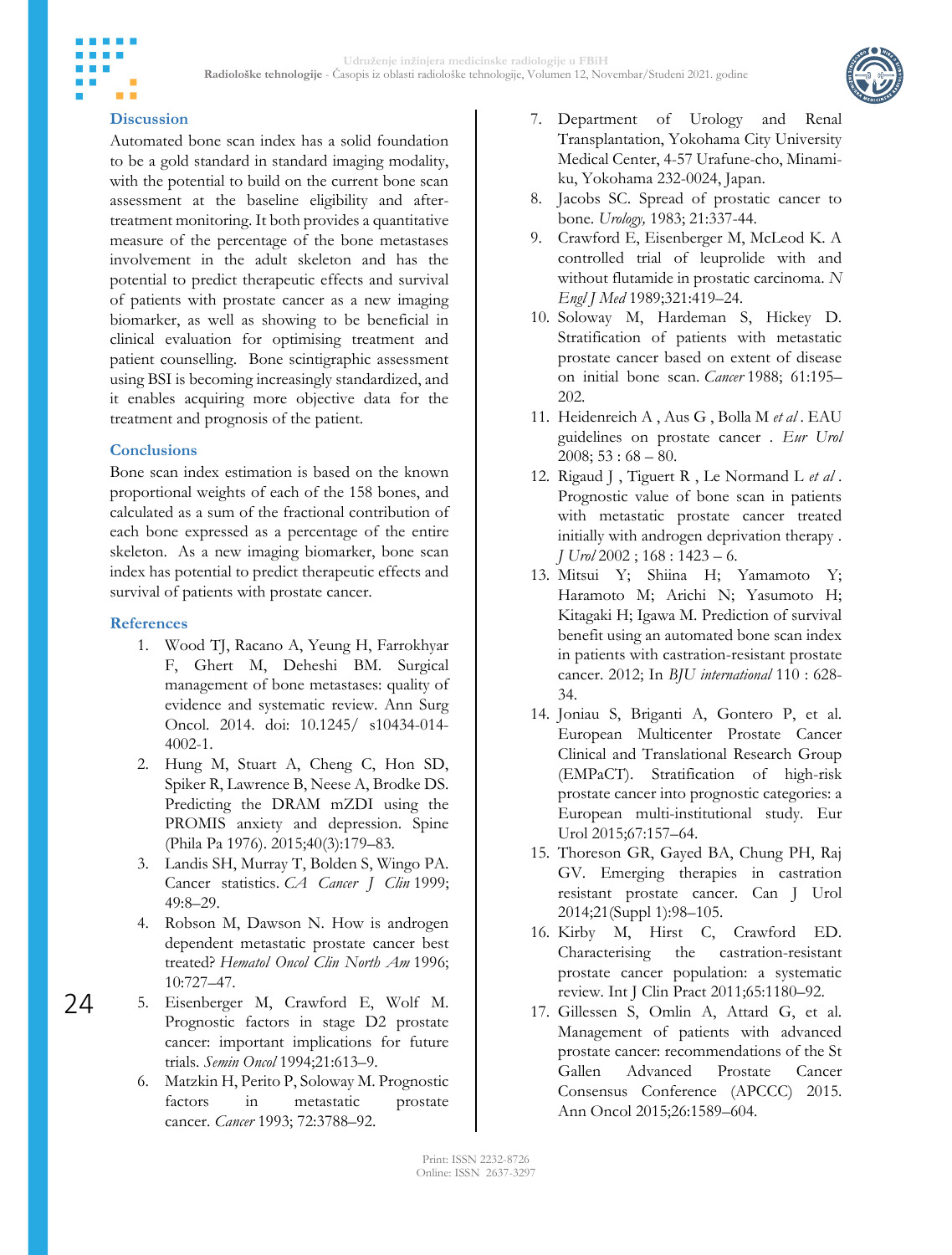



- 18. Merseburger AS, Bellmunt J, Jenkins C, Parker C, Fitzpatrick JM, European Treatment Practices Group. Perspectives on treatment of metastatic castration-resistant prostate cancer. Oncologist 2013;18:558– 67.
- 19. Fizazi K, Massard C, Smith M, et al. Bonerelated parameters are the main prognostic factors for overall survival in men with bone metastases from castration-resistant prostate cancer. Eur Urol 2015;68:42–50.
- 20. Sadik M, Suurkula M, Ho¨glund P, Ja¨rund A, Edenbrandt LJ. Improved classifications of planar whole-body bone scans using a computerassisted diagnosis system: a multicenter, multiple-reader, multiple-case study. Nucl Med 2009;50:368–75.
- 21. Bubendorf L, Scho¨pfer A, Wagner U, Sauter G, Moch H, Willi N, et al. Metastatic patterns of prostate cancer: an autopsy study of 1,589 patients. Hum Pathol. 2000;31:578–83.
- 22. Wakabayashi H; Nakajima K; Mizokami A; Namiki M; Inaki A; Taki J; Kinuya S. Bone scintigraphy as a new imaging biomarker: the relationship between bone scan index and bone metabolic markers in prostate cancer patients with bone metastases. 2013. 9:902-907.
- 23. Knudson G, Grinis G, Lopez-Majano V, Sansi P, Targonski P, Rubenstein M, et al. Bone scan as a stratification variable in advanced prostate cancer. Cancer. 1991;68:316–20.
- 24. Amico S, Liehn JC, Desoize B, Larbre H, Deltour G, Valeyre J. Comparison of phosphatase isoenzymes PAP and PSA with bone scan in prostate carcinoma. J Clin Nucl Med. 1991;13:643–8.
- 25. Soloway MS, Hardeman SW, Hickey D, Raymond J, Todd B, Soloway S, et al. Stratification of patients with metastatic prostate cancer based on extent of disease on initial bone scan. Cancer. 1988;61:195– 202.
- 26. Soloway MS, Hardeman SW, Hickey D, Raymond J, Todd B, Soloway S, et al. Stratification of patients with metastatic prostate cancer based on extent of disease on initial bone scan. Cancer. 1988;61:195– 202.
- 27. Zafeirakis AG, Papatheodorou GA, Limouris GS. Clinical and imaging correlations of bone turnover markers in prostate cancer patients with bone only metastases. Nucl Med Commun. 2010;31: 249–53.
- 28. Soloway MS, Hardeman SW, Hickey D, Raymond J, Todd B, Soloway S, Moinuddin M: Stratification of patients with metastatic prostate cancer based on extent of disease on initial bone scan. *Cancer* 1988, 61:195– 202.
- 29. Noguchi M, Kikuchi H, Ishibashi M, Noda S: Percentage of the positive area of bone metastasis is an independent predictor of disease death in advanced prostate cancer. *Br J Cancer* 2003, 88:195–201. doi:10.1038/sj.bjc.6600715.
- 30. Erdi YE, Humm JL, Imbriaco M, Yeung H, Larson SM: Quantitative bone metastases analysis based on image segmentation. *JNucl Med* 1997, 38:1401–1406.
- 31. Sabbatini P, Larson SM, Kremer A, Zhang ZF, Sun M, Yeung H, Imbriaco M, Horak I, Conolly M, Ding C, Ouyang P, Kelly WK, Scher HI: Prognostic significance of extent of disease in bone in patients with androgen-independent prostate cancer. *JClinOncol* 1999, 17:948–957.
- 32. Sadik M, Suurküla M, Höglund P, Jarund A, Edenbrandt L: Quality of planar wholebody bone scan interpretations - a nationwide survey. *Eur J Nucl MedMol Imaging* 2008, 35:1464–1472. doi:10.1007/s00259-008-0721-5.
- 33. Kaboteh R, Gjertsson P, Leek Hk, Lomsky M, Ohlsson M, Sjöstrand K, Edenbrandt L: Progression of bone metastases in patients with prostate cancer - automated detection of new lesions and calculation of bone scan index. *EJNMMI Res* 2013, 3(1):64. doi:10.1186/2191-219X-3-64.
- 34. Ulmert D, Kaboteh R, Fox JJ, Savage C, Evans MJ, Lilja H, Abrahamsson P-A, Björk T, Gerdtsson A, Bjartell A, Gjertsson P, Höglund P, Lomsky M, Ohlsson M, Richter J, Sadik M, Morris MJ, Scher HI, Sjöstrand K, Yu A, Suurküla M, Edenbrandt L, Larson SM: A novel automated platform for quantifying the extent of skeletal tumour involvement in prostate cancer patients

25